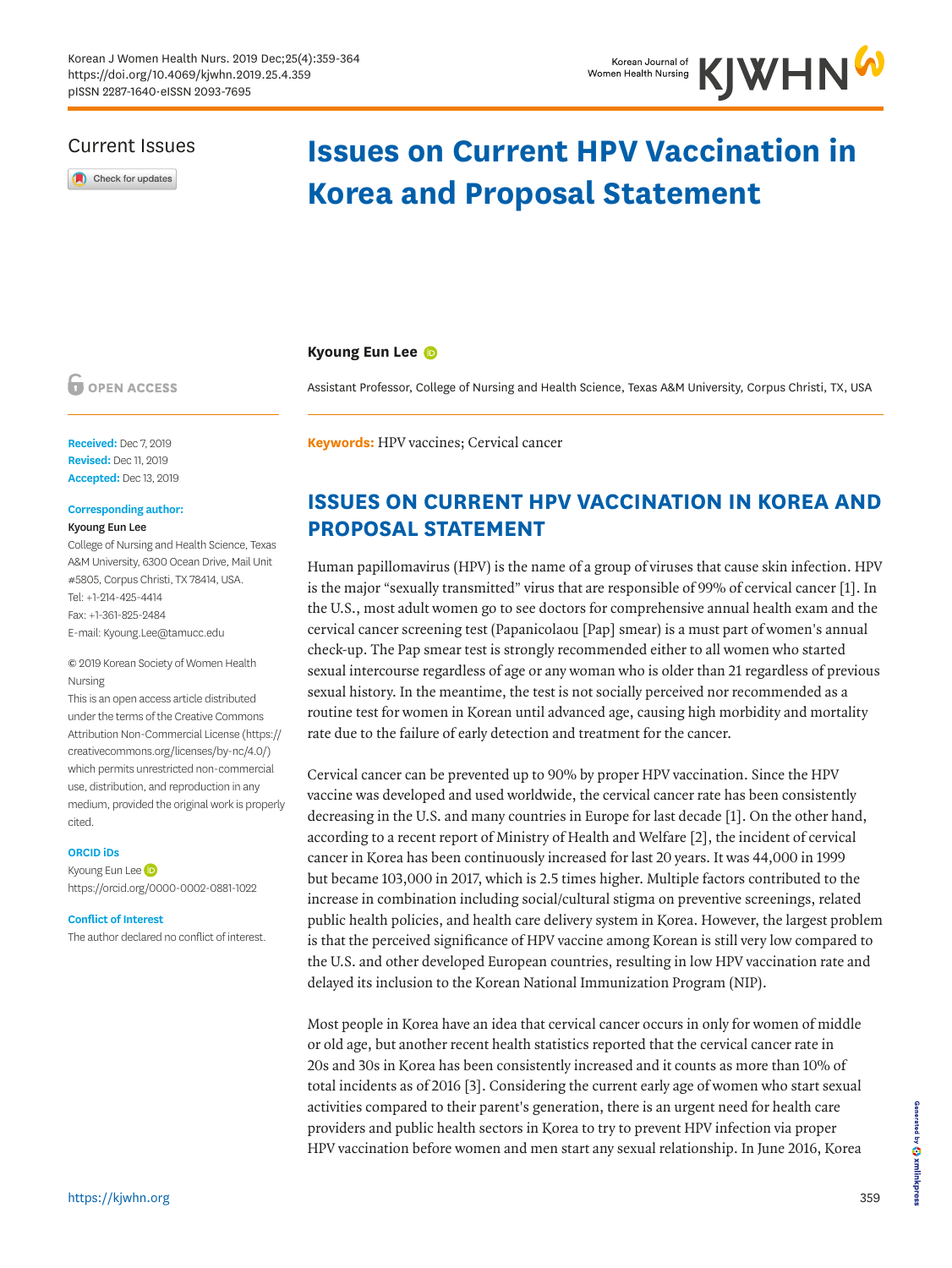included free HVP vaccinations in its NIP. However, the HPV vaccine provided by NIP in Korea has not brought significant change as expected. There are several problematic issues to be discussed in timely manner. It is important to critically appraise those issues related to current NIP related to HPV vaccine and what we can do to make it better at this point.

The purpose of this issue paper is to thoroughly examine the critical issues in current HPV vaccination and its related NIP policies in Korea comparing to the U.S. and other developed countries and to explore the strategies and solution for increasing HPV vaccine rate and preventing the misuse of the vaccine.

# **WHAT ARE THE CRITICAL ISSUES?**

### **1. Lack of clear understanding of HPV, HPV infection and NIP covered HPV vaccines**

<span id="page-1-1"></span><span id="page-1-0"></span>To better understand how the HPV vaccine works, you should first understand what the characteristics of HPV. HPV are very common virus and there are more than 100 different types. Not every HPV virus cause cancer and 80–90% of HPV infection is resolved by itself without any treatment within 1–2 years [[4\]](#page-5-0). However, there are certain types of HPV, which are called as high-risk genetic group. Among those, type 16 and 18 are responsible for about 70% of cervical cancer, the rest (30%) are caused by type 31, 33, 35, 45, 52, 58, and other rare types [[1](#page-4-0)]. Among Korean women, it was reported that HPV type 52 and 58 are more prevalent than women in other ethnic groups [\[5](#page-5-1)]. In addition, the high-risk types of HPV can cause other cancers such as cancer in the oropharynx, anus, rectum, penis, vagina, and vulva [\[4\]](#page-5-0). The HPV virus is transmitted by sexual relationships. Therefore, the risk of HPV infection increases once people start sexual activities. This imposes the importance of getting HPV vaccine in early age, ideally 11 and 12 years old. In other words, getting HPV vaccine after marriage and childbirth in middle-aged or elderly years has minimal preventive effects against cervical cancer since they had already exposed to those various types of HPV. Nevertheless, many women in those age group in Korea are getting HPV vaccine by paying out of pocket money because their doctors strongly suggested its vaccination without providing properly information on the very limited scope of cancer prevention.

According to a recent report from World Health Organization [\[6\]](#page-5-2), there are 67 countries who included HPV vaccine in their NIP. More than 2.7 million HPV vaccines were given in worldwide, supported by a safety review that the Global Advisory Committee on Vaccine Safety has provided [[6](#page-5-2)]. Among those countries, 27 countries (e.g. the U.S. and Austria) are currently using only Gadasil 9 which has the highest cancer preventive rate (90%) [\[7](#page-5-3)]. Korea has adopted the HPV vaccine to NIP in 2016, almost 10 year later than the U.S. and other developed counties. Despite its late start for the availability of free HPV vaccine, NIP in Korea has been providing free vaccine to extremely limited age group of only 12-year-old girls (no one before or after 12 years old) and ignored the age group of 9 to 26, which is the recommended range of HPV vaccination for proper preventive effects. Therefore, the NIP in Korea has minimal impacts on HPV vaccine rate among those age groups. Furthermore, Korean NIP offers Cervarix and Gadasil 4 vaccine, which have relatively low preventive rate (70% and 80%) compared to Gadasil 9 (90%).

It has been already 4 years since free HPV vaccination offered by NIP in Korea. However, there is serious lack of clear understanding of HPV, HPV infection, and NIP covered HPV vaccines among not only health care provider but the public in general.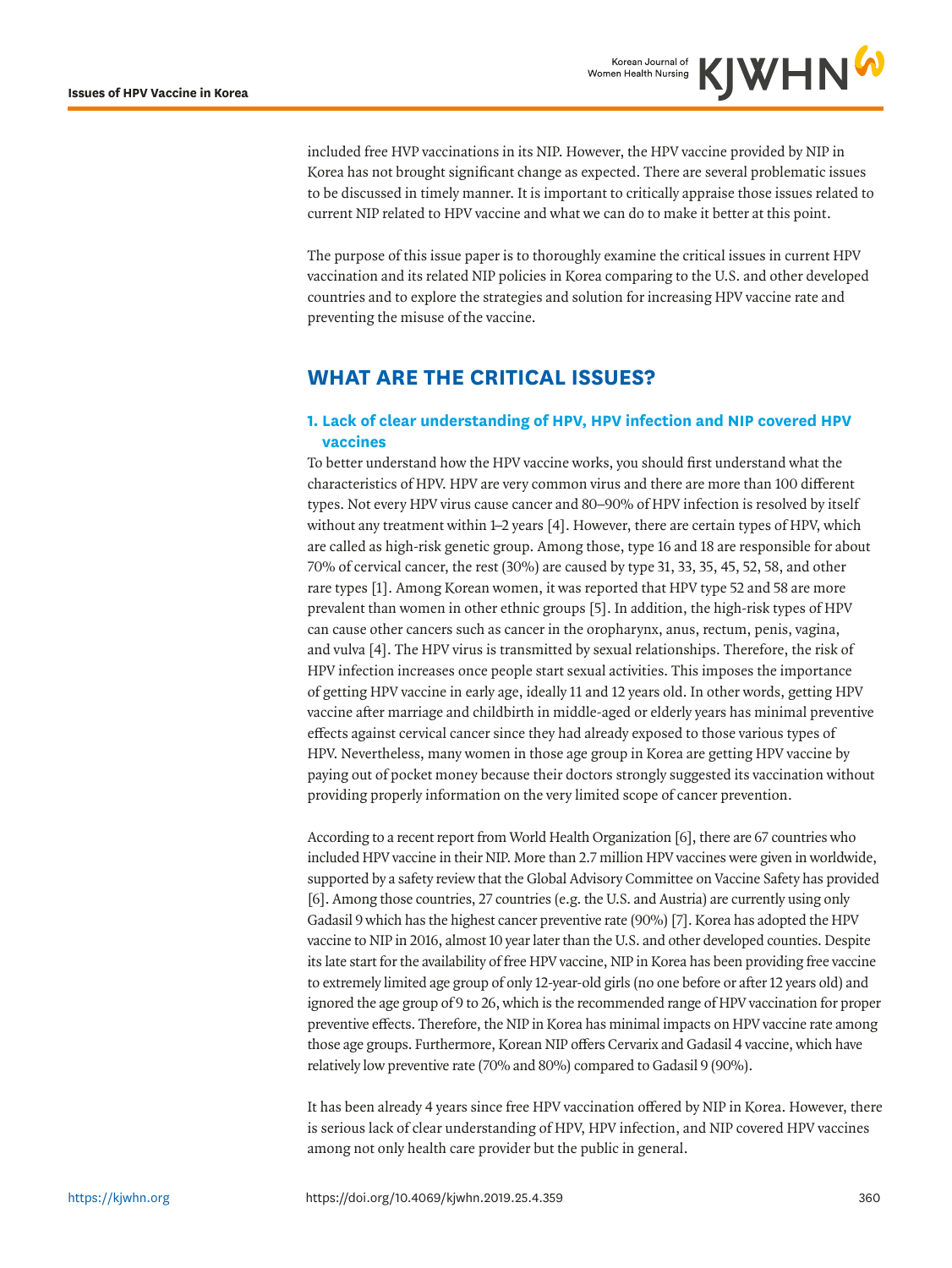### **2. Lack of clear understanding of the indications and differences among 3 HPV vaccine types: Cervarix, Gardasil® 4, and Gardasil® 9**

<span id="page-2-1"></span>Many people, even health care providers, have limited understanding of the indications and differences among 3 available HPV vaccines. HPV vaccines are vaccines that prevent infection with certain types of causing cervical cancer. There are currently 3 HPV vaccines available with different number of HPV coverage and prevention rate. Cervarix, the first available HPV vaccine, can prevent only 2 types of HPV (type 16 and 18) which is responsible of 70% of cervical cancer [\[8](#page-5-4)]. Later, Gadasil 4 became available and its cancer prevention rate increased up to 80% by covering 4 types in total (type 6, 11, 16, and 18). Gadasil 9, the most recent and effective yet expensive HPV vaccine, was approved by U.S. Food and Drug Administration in 2014. Since then, U.S. and many other European countries have been using only Gadasil 9 for HPV vaccination [\[7\]](#page-5-3). The Gadasil 9, as implied by its name, covers 9 types of HPV (type 6, 11, 16, 18, 31, 33, 35, 52, and 58) and its cancer preventive rate is reported as higher than 90% [[8\]](#page-5-4). Of course, health insurance in those countries completely cover the cost of Gadasil 9 for vaccinating "both man and women" in age of between 9 and 26. Unfortunately, this most effective vaccine was NOT included in Korean NIP and anyone who wants to get Gadasil 9 in Korea needs to pay 100% out of pocket money, ranged from 40,000 won to 90,000 won, for 3 doses. The high out-of-pocket cost of this vaccine has been identified major reason for many people in Korean not to consider getting HPV vaccination.

<span id="page-2-2"></span><span id="page-2-0"></span>As previous mentioned, among Korean women, HPV type 52 and 58 are more prevalent than women in other ethnic groups [\[4](#page-5-0)] and Gadasil 9 is the only HPV vaccine that can prevent cervical cancer caused by those 2 types of HVP. Considering this clinical indication of proper HPV vaccination, it is a critical error for Korean NIP not to include Gadasil 9 as its free HPV vaccine in 2016.

### **3. Lack of clear understanding of proper vaccination period and who needs HPV vaccine**

One of prevalent misconceptions about HPV vaccine among Korean is the importance of HPV vaccination among boys and men. You might think why boys and men need the HPV vaccine despite that they do not have cervix. HPV is a "sexually transmitted virus". Therefore, when you simply think about how the HPV is transmitted to women, it just makes perfect sense that boys and men need to prevent HPV infection by getting HPV vaccine before they start sexual activities. Besides, boys and men can also get health benefits from it by preventing HPV related anal and penile cancer as well as genital warts [[9\]](#page-5-5). You need to acknowledge that vaccinating boys and men in recommended age range can significantly contribute to decrease the prevalence of HPV infection among girls and women.

<span id="page-2-4"></span><span id="page-2-3"></span>According to the vaccine information statement issued by U.S. Center for Disease Control and Prevention (CDC) [\[10\]](#page-5-6), HPV vaccine is recommended to "both men and women" in age of between 9 to 26. It also states that, although it may be given to up to 45 years old, but most people older than 26 years will not benefit from HPV vaccination [\[10\]](#page-5-6). The lack of clear understanding of this proper vaccination period among Korean mislead many Korean women in middle or older age group paid 100% out of pocket money to get the HPV vaccine simply because their doctors recommended it without proper information about the minimal/no benefits of HPV vaccination.

# **WHAT WE NEED TO DO?**

Most of all, prompt change in health policies are required so that all 3 kinds of HPV vaccines (Cervarix, Gadasil 4, and Gadasil 9) can be covered by national health insurance in Korea for at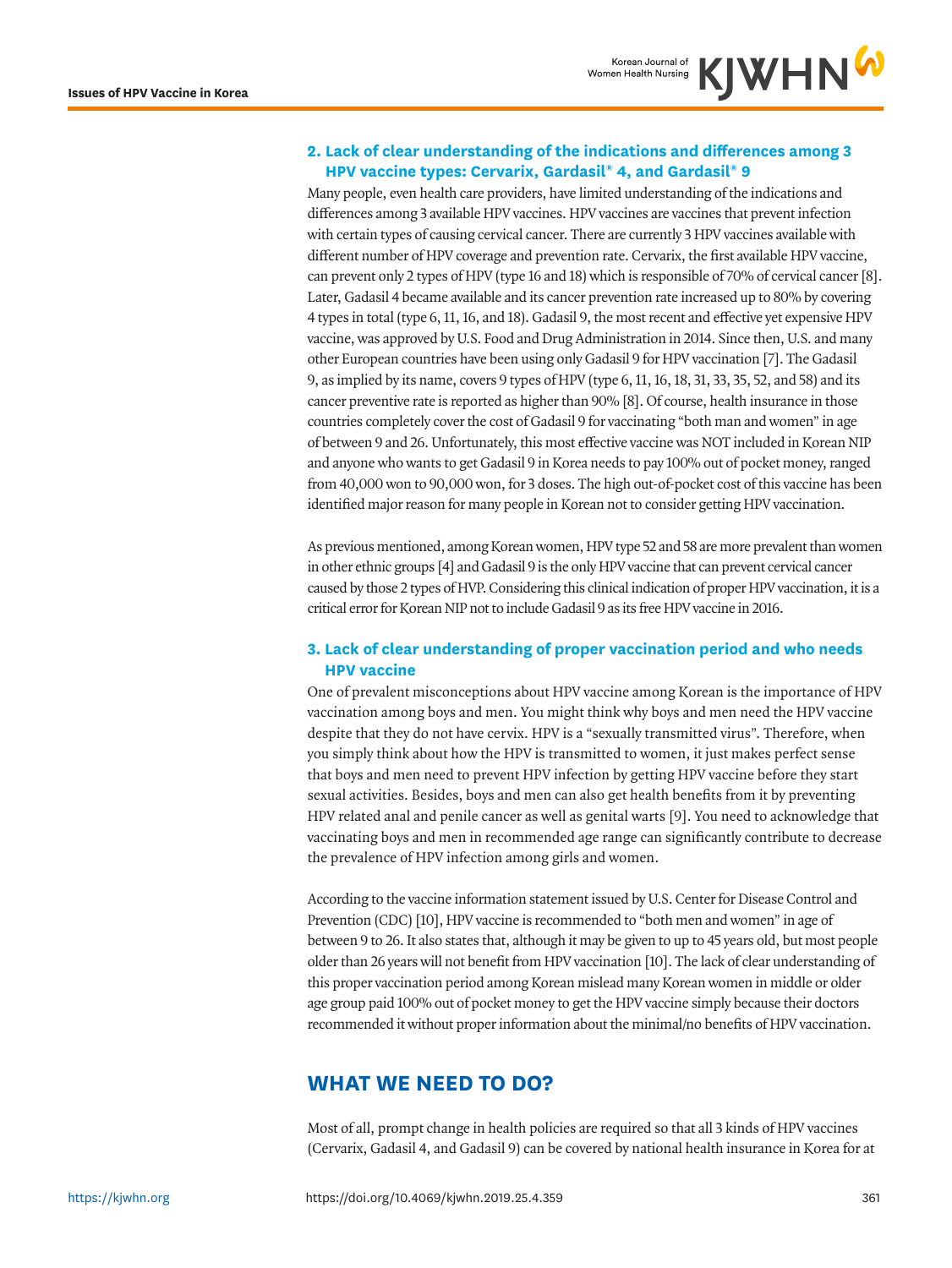least the HPV vaccine recommendation age group (age of 9 to 26). It is shameful that Korean NIP decided to provide free HPV vaccination almost 10 years later than the U.S. and other developed countries in Europe, but it is more shameful that Korean NIP takes an outdated action by offering only 2 HPV vaccines, which are NOT used any more in other developed countries, and to those girls who were born in only specific year (age 12). If she missed the HPV vaccine before December 31 of the offered year, she becomes not qualified for the free vaccine. This absurd NIP policy could sound so ridiculous for many others like me who have lived in different health care delivery system for several decades. Many might think, the decision to include HPV vaccine to the NIP looks like just another show-up business of Korean public health government sector, saying nothing more than "at least, we did something here". Doing something is NOT important when we are talking about public health people in the nation. "We do the things in right ways" should be more like it. To do it in right ways, Gadasil 9 which can prevent HPV types 52 and 58 (most prevalent cervical cancer-causing HPV type among Korean women) should be properly included in the NIP in Korea with extended covered range of age and should be available to the public at more affordable price.

And another significant problem regarding HPV vaccination in Korea is that, health care providers (e.g nurses and doctors) and health educators (e.g. public health nurse and school nurse) are minimally educated and have limited knowledge about HPV, HPV infection, and the effectiveness/clinical implication/safety of HPV vaccines. Maybe, the bigger problem is that there is serious lack of perception on how important it is to be professionally prepared to educate patients and public in general about the topics. As results, people, especially parents of teenagers, are not properly informed and have limited health resources to obtain appropriate knowledge about HPV risk and the various health benefits of getting HPV vaccine. Considering this, health researchers need to immediately investigate current knowledge level and lack of perceived importance of HPV vaccine among health care providers and educators in Korea as the first step. Then, systemic strategic plans aiming at increasing their knowledge and professional preparedness need to be developed in timely manners. Nurses are at the front line of public education about vaccination. It is also very important for professors of nursing program to integrate the knowledge about HPV and HPV vaccine into their course contents at early stage of program so that nursing students can properly educate patients, family, and community during their clinical practice as well as after graduation.

<span id="page-3-0"></span>Health care providers and educators in clinical and academic settings need to take more active roles in educating young teenagers, their parents, and local public communities about the importance of getting HPV vaccine. Since HPV vaccines can be co-administered with the meningococcal conjugate vaccine or Tdap vaccine [[6\]](#page-5-2), nurses and doctors in primary care clinics can offer HPV vaccination when they visit the clinics for those other mandatory vaccines by emphasizing the importance of preventing HPV infection via getting vaccine early. To facilitate this, all of clinic providers and staffs should have proper training on how to successfully communicate with teenagers and their parents about HPV vaccination in more effective ways. In addition, starting with the front office, it is critical that everyone is on the same page when it comes to proper vaccination practices, recommendations, and how to answer parents' questions about HPV vaccine.

Korean health government sectors like Korean CDC should be able to provide health care providers and educators with most reliable evidence-based practice guidelines and to update it on regular basis. And differentiated HPV vaccine statements using age-appropriate languages need to be developed for more effective educational impact on different age group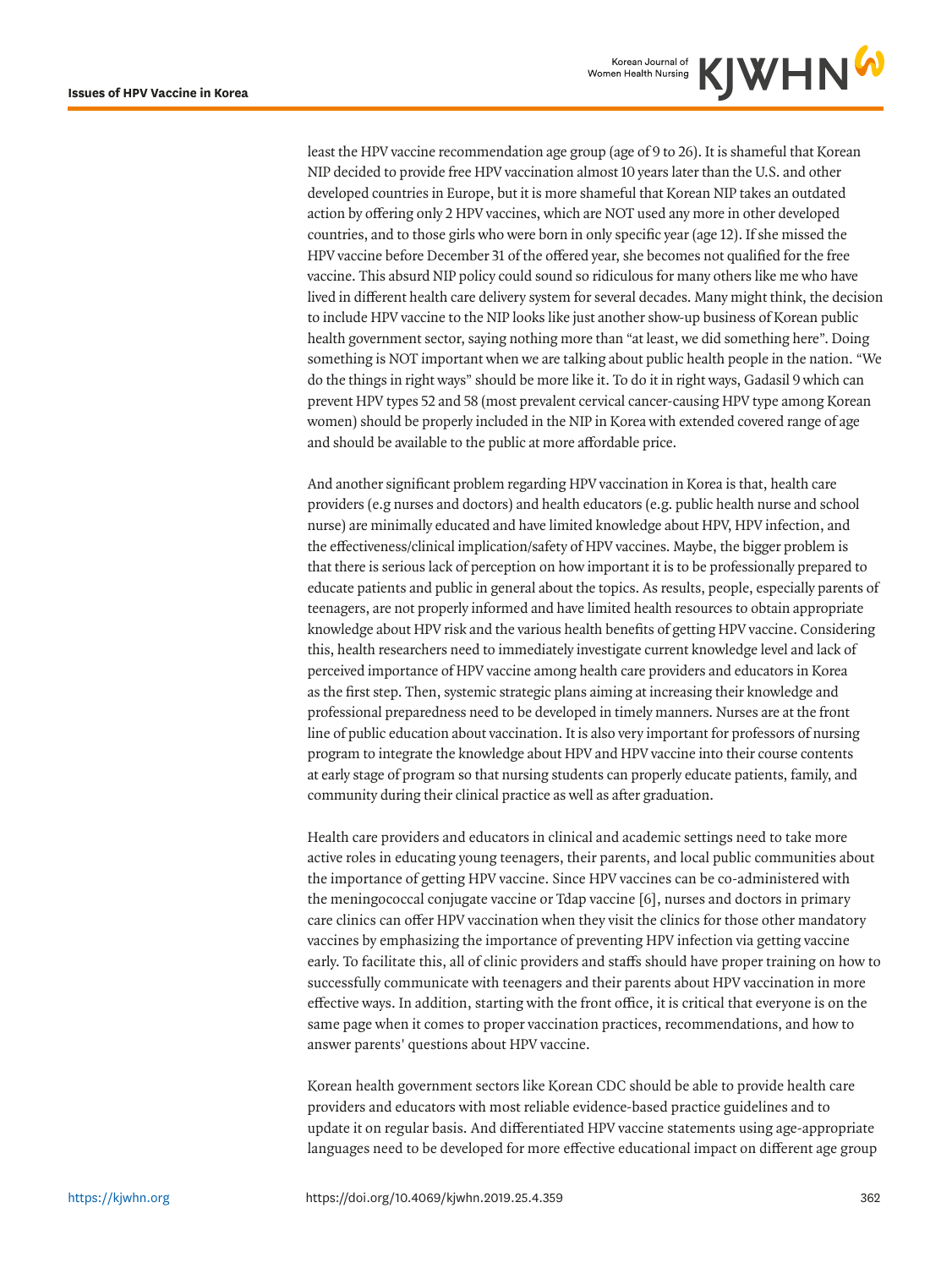of people. In addition, broad spectrum of educational opportunities should be given to teachers and school nurses of all elementary, middle, and high schools, especially in rural areas, so that they can have clear understanding of how to prevent HPV infection and why getting vaccination is so critical for students.

Teenagers and their parents themselves should be properly motivated to learn about HPV and the vaccine. We need to utilize different formats of mass media as educational tools to deliver knowledge about HPV and HPV vaccine more effectively to teenager groups. For example, the education can be delivered via popular web-toons, music video filmed by K-POP idol groups, and public speech by Korean celebrities rather than by politicians or public health educators with no sense of humor. In addition, more aggressive strategic plans should be discussed to deliver the importance of HPV vaccination to the public in general using creative ways for actual impacts on their health seeking behaviors.

Lastly, the misuse/abuse of HPV vaccine as a way of making money among health care providers should be deterred by assuring (legal) enactment. Offering HPV vaccine to the women older than 45, who do not have any benefits from getting HPV, is wrongful deception, intended to have financial or personal gain. It is "fraudulent behavior" by its definition. The wrongful offer of HPV vaccine to those age group should not be considered as just unethical behaviors but be considered as serious fraudulent misconduct requiring corresponding penalty imposed by government sector. I have heard from many relatives and friends in late 40s that they got 3 doses of 'a kind of HPV vaccine' recommended by their doctor, ended up with paying at least 400,000–900,000 won because it has never been covered by Korean national insurance. None of those was properly informed about the details about HPV vaccine and its clinical implications. They said, they got the HPV vaccine because the doctors told them to get it to prevent the cervical cancer. As result, those women have the misleading idea that they would not have a cervical cancer in their later life and do not need to do any pap smear test. This can bring out serious long-term impacts on decreasing screening rate for cervical cancer. This issue should be brought to immediate attention of the public and government sectors.

This issue paper was aiming at examining several critical issues in current available HPV vaccination in Korea and its related NIP policies comparing to the U.S. and other developed countries. In addition, the author tried to provide an insight for developing proper strategies and solutions for the future to make health care providers and educator professionally prepared and to prevent the misuse of the vaccine.

## **REFERENCES**

- <span id="page-4-0"></span>[1.](#page-1-0) Strategic Advisory Group of Experts (SAGE). Working group on potential contribution of HPV vaccines and immunization towards cervical cancer elimination [Internet]. Geneva: World Health Organization; 2018 [cited 2019 Nov 20]. Available from: https://www.who.int/immunization/policy/sage/sage\_wg\_ hpv\_2018/en/.
- <span id="page-4-1"></span>[2.](#page-0-0) Ministry of Health and Welfare. Statistics of cancer morbidity and mortality in Korea [Internet]. Seoul: Ministry of Health and Welfare; 2016 [cited 2019 Nov 20]. Available from: http://www.index.go.kr/potal/ main/EachDtlPageDetail.do?idx\_cd=2770.
- <span id="page-4-2"></span>[3.](#page-0-1) Health Insurance Review & Assessment Service. Cervical cancer in 20s and 30s [Internet]. Seoul: Health Insurance Review & Assessment Service; 2016 [cited 2019 Nov 19]. Available from: http://www.hira.or.kr/ bbsDummy.do?pgmid=HIRAA020041000100&brdScnBltNo=4&brdBltNo=9153&pageIndex=1.